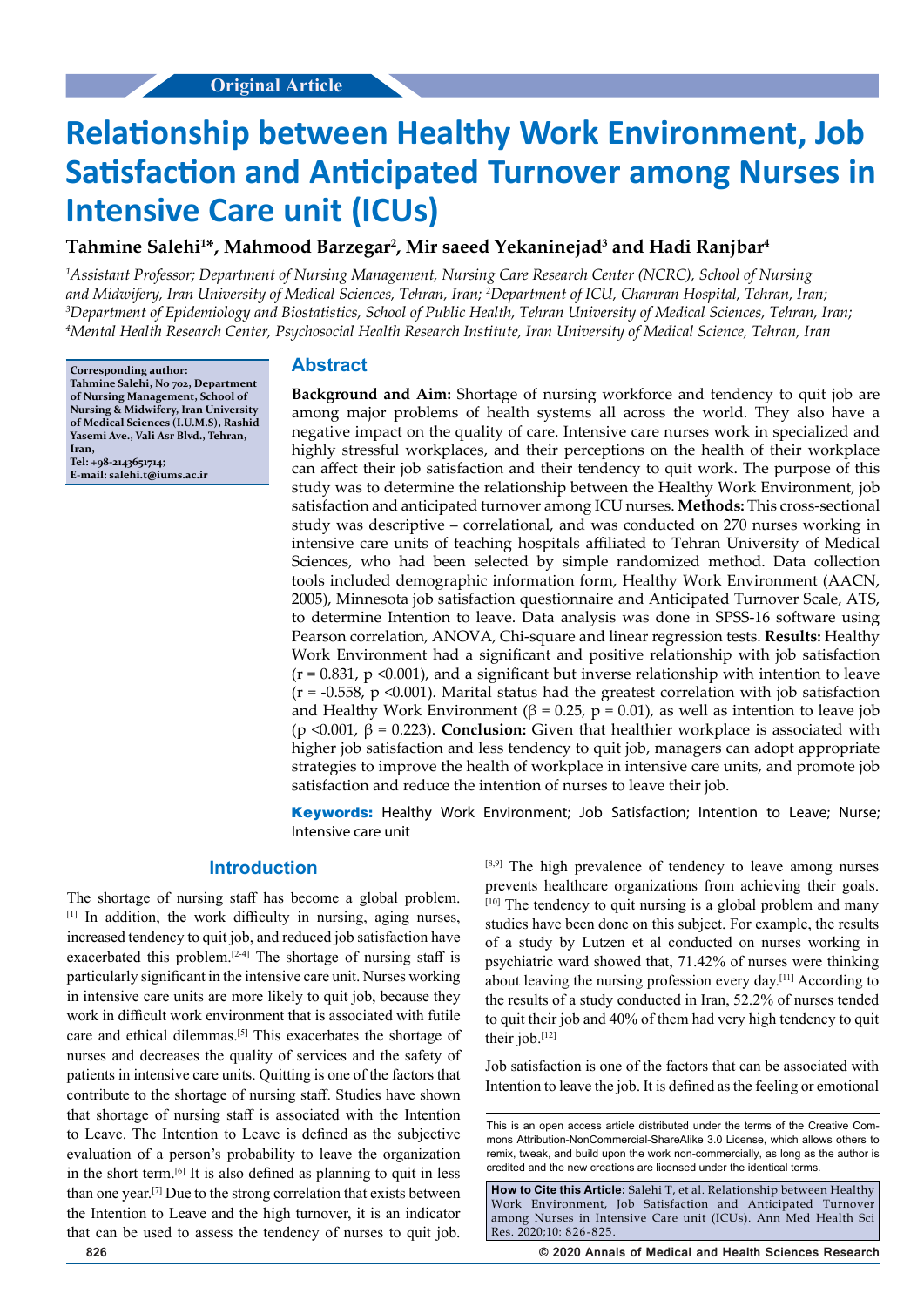response that a person has towards all aspects of his/her job. [13] In many theories related to job leave, low job satisfaction has been suggested as a factor that has high correlation with the Intention to Leave. It has also been mentioned that, the correlation between these two variables is between 25% and 42%.[14] In the study conducted on Iranian nurses, there was a direct and negative relationship between Intention to Leave and job satisfaction.[2] Job satisfaction in critical care units, that require high sensitivity and accuracy, in addition to high workloads, is a key to nurses' retention in the unit and delivery of quality care. Various studies show that, despite higher level of salary in intensive care unit, the rate of quitting, dissatisfaction, and organizational conflicts among ICU staffs are higher in ICUs.[15,16] Such behaviors increase absenteeism, delay, and error, which in turn can compromise patient safety, cause injury to personnel and create inappropriate working conditions.<sup>[17]</sup>

Aside from the unchanging aspects of nursing profession, such as constant ethical stress in intensive care units, some aspects of nursing can be taken into consideration by nursing managers and changing them may affect nurses' job satisfaction and their Intention to leave job.<sup>[18,19]</sup> Creation of healthy work environment is one of these aspects. A healthy work environment is an environment in which, policies and procedures are designed in such a way that employees can simultaneously respond to organizational goals and achieve job satisfaction in the workplace.<sup>[20]</sup> A healthy work environment is a place that has several components, including communication skills, true collaboration, effective decision making, appropriate staffing, meaningful recognition, and authentic leadership. [21] Today, the role of healthy work environment in increasing nurses' retention in their profession has been addressed by nursing managers,[22] who can support their staff by creating a healthy workplace.<sup>[23]</sup> A healthy work environment improves staff performance and ultimately facilities the provision of better services to clients.[24] The American Association of Critical care Nurses (AACN) recommends healthy work environment for increasing staff satisfaction and retention. [25] Studies show that healthy work environment is effective in improving nurse-physician collaboration/relationships, building a trust-based communication culture, reducing medical errors, increasing job satisfaction and attractiveness, reducing stress and burnout, increasing patient satisfaction, and improving treatment outcomes.[26,27] Also, lack of healthy workplace not only increases medical error, verbal and nonverbal abuse, disrespect, resistance to change, conflict among health care workers, and poor care delivery, but also leads to job dissatisfaction and intention to leave job which leads to shortage of nursing staff.[28] A report of AACN shows that lack of healthy workplace contributes to quitting of staffs.<sup>[25]</sup> The purpose of this study was to determine the relationship between healthy work environment, job satisfaction and intention to leave work among nurses working in intensive care units.

#### **Methods**

This cross-sectional study was descriptive-correlational. It was conducted in the intensive care units of hospitals affiliated to

Tehran University of Medical Sciences including ICU, CCU, neurosurgery ICU, Cardiac Surgery ICU, kidney & liver transplant and dialysis units. To determine the sample size, the correlation between workplace health, and nurses' job satisfaction and willingness to quit job were calculated together and in pairs, with  $r = 0.25$  and 95% confidence level based on the following formula. Finally, 270 subjects were estimated.

$$
n = \frac{(z_{1-\alpha/2} + z_{1-\beta})^2}{w^2} + 14
$$

Inclusion criteria were; having at least a bachelor's degree in nursing, having at least six months of intensive care unit experience, not having any managerial position (ward manager nurse / nurse manager executive), and being a clinical nurse. Sampling was done by convenience method after obtaining informed consent. Sufficient time was allocated to completion of the questionnaires.

Four questionnaires were used for data collection. The first questionnaire collected demographic information including age, sex, education, type of employment, experience in intensive care unit, type of intensive care unit, shift work, overtime, tendency to overtime work, and interest in the organization. "Healthy work environment" was the second questionnaire designed by the American Association of Critical Care Nurses,[25] that contained 18 questions in 6 sections with 5-point Likert scale. Score 1 indicated complete disagreement and score 5 indicated complete agreements with the item. The scores of all questions was summed up and divided by the number of questions (18 questions), so that the sum of each score ranged from 1 to 5. The score of 0.00 to 2.99 indicated poor workplace health that needed improvement, score of 3.00 to 3.99 indicated healthy workplace and score of 4.00 to 5.00 indicated very healthy workplace. This tool has been translated into Persian and its validity and reliability have been examined by ten faculty members of nursing and midwifery schools of Tehran and Iran Universities of Medical Sciences. Cronbach's alpha coefficient was used for reliability and internal consistency of the questions, and test-retest was used for repeatability. Also, after selecting 30 samples and completing the tool, necessary calculations were performed twice in three weeks interval. Cronbach's alpha coefficient for healthy work environment was 0.88 ( $\alpha$  = 0.88 and  $r = 0.92$ ).

The third tool was the Minnesota Satisfaction Questionnaire (MSQ), which is one of the most valid tools used in this field. This tool was first designed in 1967 by Weiss et al<sup>[29]</sup> in two long form with 100 questions and short form with 20 questions, which is the most used tool. This tool was used by Jalili et al [30] in a study conducted in Tehran School of Nursing and Midwifery, which in the process of validation, one item about the overall satisfaction of the job and two items about the relationship between managers and staffs were added, so that the number of questions reached 23 and its validity and reliability were confirmed. This tool uses a five-point Likert scale to rate the responses from 1 to 5. The overall score ranges between 23 and 115, and the total satisfaction score is considered to be 100 when analyze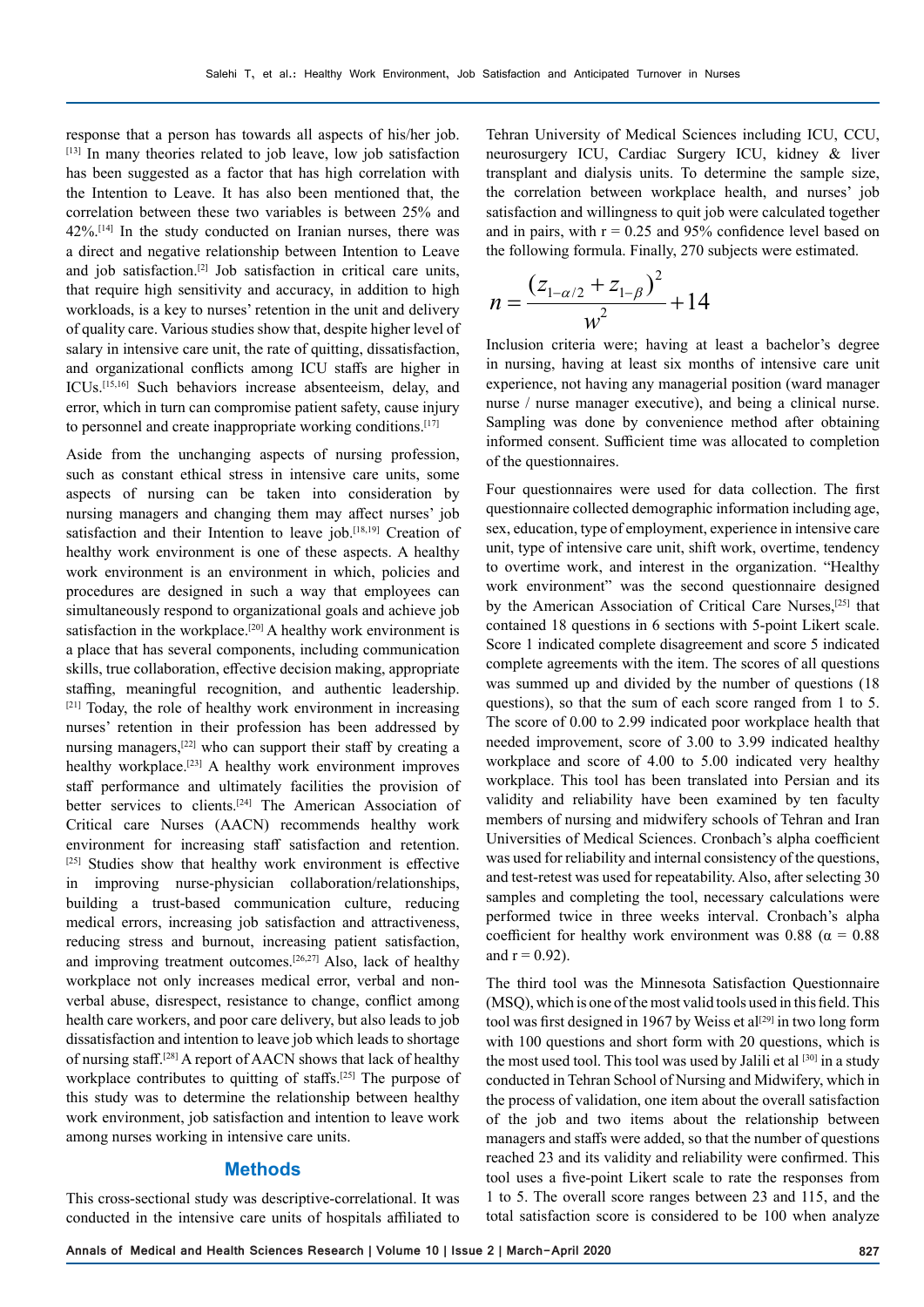the results. The score of below 50 indicates low job satisfaction, score of between 50 and 75 indicates moderate job satisfaction, and score of above 75 indicates high job satisfaction. The face and content validity of this tool was confirmed by eight faculty members of Tehran School of Nursing and Midwifery in Jalili et al Study.[30] Reliability and Cronbach's alpha coefficients of this questionnaire were calculated to be 0.83 and 0.91, respectively in Jalili et al study using test-retest method.

The fourth tool in this study was the "Anticipated Turnover Scale", which included 12 questions in 7-point Likert's scale so that, score 7 meant total agreement and score 1 indicated total disagreement. This tool was designed and validated by Hinshaw el al.[31] It was also reviewed by Liou and responses were scored in 5-pointed Likert's scale.<sup>[32]</sup> To reduce bias, questions were divided into two classes of positive and negative sentences, so that questions 1, 3, 6, 6, 8, 9, and 10 were scored reversely and the rest were scored positively. The scores ranged from 12 to 60, and classified in three levels; strong tendency to quit (score of above 39), moderate tendency to quit (score of between 29- 39) and low tendency to quit (score of below 29). The validity and reliability of this tool were measured by content validity in the Hariri study in 2010 and were confirmed with high validity.<sup>[33]</sup> The reliability of this tool was estimated to be  $\alpha = 0.80$  and  $r =$ 0.81, respectively using internal consistency and test-retest.

Descriptive statistics (frequency, mean and standard deviation) were used to analyze the data through SPSS-16 software and Pearson correlation test was used to measure the relationship between healthy work environment and job satisfaction. ANOVA, Chi-square and independent t-tests were used to determine the relationship between demographic factors, healthy work environment, job satisfaction and intention to leave ( $P < 0.05$ ).

#### **Results**

The mean age of participates was  $30.21 \pm 4.83$  years and the mean of their work experience was  $5.52 \pm 4.57$  years. Full demographic information is shown in Table 1. The mean score of healthy work environment was 2.35 and most nurses (84.4%) believed that the health of their workplace needs improvement.

Pearson's correlation test showed that healthy work environment was directly related to job satisfaction, so that an increase in the score of workplace health increased the job satisfaction score of nurses ( $p$ <0.001,  $r$ =0.831). The healthy work environment was also inversely correlated with the intention to leave, so that increase in the score of workplace health reduced the nurses' tendency to quit ( $p \le 0.001$ ,  $r = -0.582$ ). The mean score of nurses' job satisfaction was  $62.4 \pm 16.88$ . Nurses with moderate job satisfaction accounted for the majority of participants (39.3%). The mean score of intention to leave was  $31.53 \pm 9.27$  and majority of nurses (52.2%) had moderate to high tendency to quit job [Table 2]. The relationship between the score of healthy work environment, job satisfaction and demographic variables was assessed by linear regression analysis and the results showed that, marital status was more correlated with workplace health and job satisfaction than other demographic variables, so that majority of single people found their workplace to be unhealthy and had lower job satisfaction [Table 3].

The relationship between healthy work environment, intention to leave and demographic variables was also analyzed by linear regression and the results indicated that, marital status was more correlated to healthy workplace and tendency to quit than other demographic variables, so that single people were more likely to leave their jobs and majority of single people believed that their workplace was unhealthy [Table 4].

#### **Discussion**

The results of this study showed that, there was a significant relationship between healthy work environment, job satisfaction and intention to leave job among ICUs nurses. Meaning that, nurses working in intensive care units who thought their workplace needed improvement were more dissatisfied with their job and were more likely to quit job. Baernholdt & Mark conducted a study on nurses in urban and rural hospitals of US state of Carolina in 2009 and showed that job satisfaction was related to characteristics of healthy work environment.<sup>[34]</sup> Wallace in his study of a hospital in the Midwest India found a significant relationship between healthy work environment and job satisfaction of nurses.[35] Study of Wieck et al conducted

| Table 1: Demographic characteristics of study subjects. |                     |             |  |  |  |  |
|---------------------------------------------------------|---------------------|-------------|--|--|--|--|
| <b>Variables</b>                                        | N (%)               |             |  |  |  |  |
| Gender                                                  | Male                | 91 (33.7%)  |  |  |  |  |
|                                                         | Female              | 179 (66.3%) |  |  |  |  |
| <b>Education Level</b>                                  | <b>BSc</b>          | 255 (94.4%) |  |  |  |  |
|                                                         | MSc and Higher      | 15 (5.6%)   |  |  |  |  |
|                                                         | Single              | 121 (44.8%) |  |  |  |  |
| <b>Marital Status</b>                                   | Married             | 149 (55.2%) |  |  |  |  |
|                                                         | Yes                 | 148 (54.8%) |  |  |  |  |
| Interest in the organization                            | No.                 | 122 (45.2%) |  |  |  |  |
|                                                         | Morning             | 51 (18.9%)  |  |  |  |  |
|                                                         | Afternoon           | 13 (4.8%)   |  |  |  |  |
|                                                         | Night               | 36 (13.3%)  |  |  |  |  |
| <b>Shift Type</b>                                       | Day Long            | 25 (9.3%)   |  |  |  |  |
|                                                         | Afternoon and night | 77 (28.5%)  |  |  |  |  |
|                                                         | Rotation            | 68 (25.2%)  |  |  |  |  |
| Sum                                                     |                     | 270 (100%)  |  |  |  |  |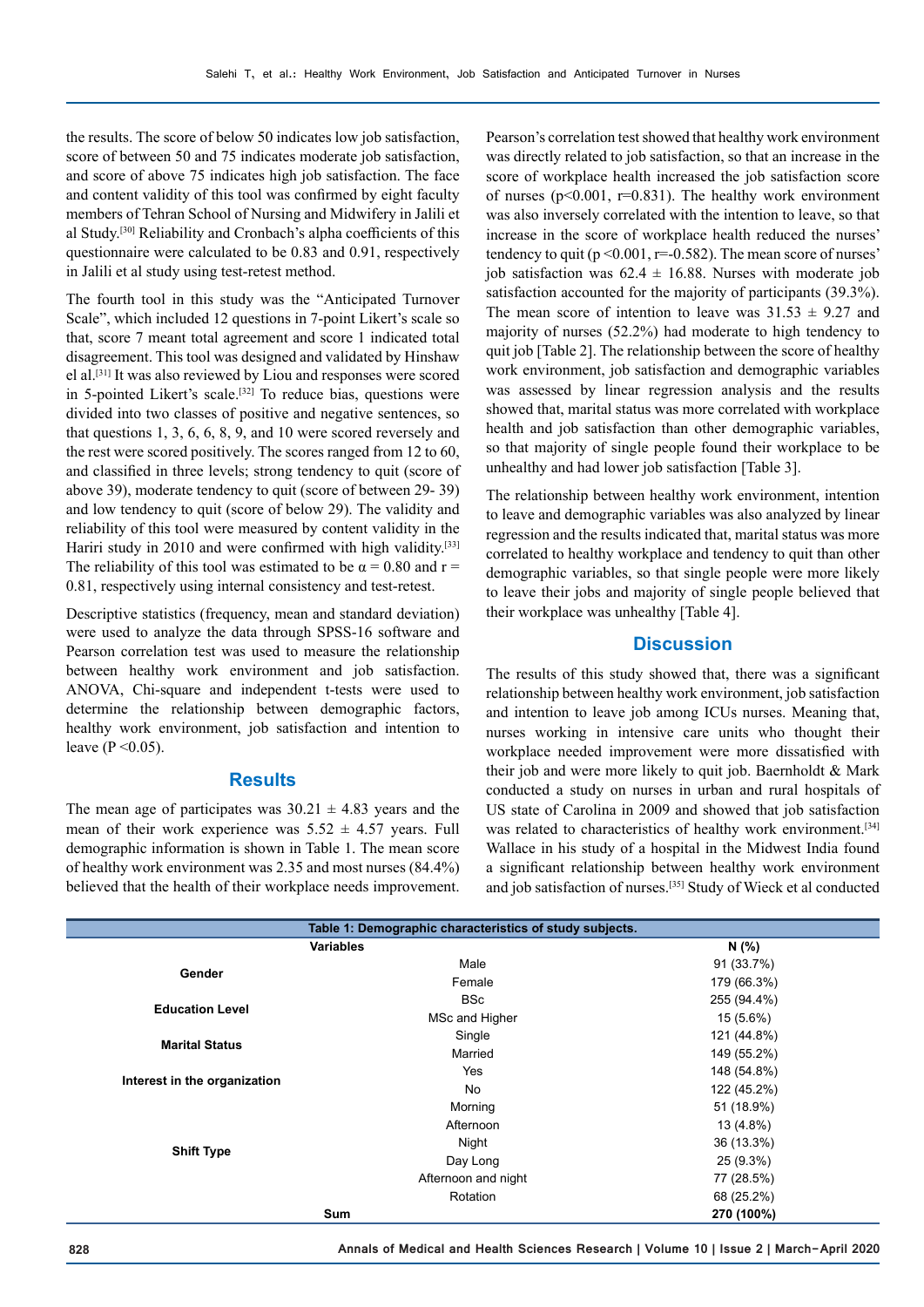| Variables                       | <b>Categories</b>     | No.      | $\frac{9}{6}$ |
|---------------------------------|-----------------------|----------|---------------|
|                                 | Needs improvement     | 228      | 84.4          |
| <b>Healthy work environment</b> | Good                  | 42       | 15.6          |
|                                 | Excellent             | $\Omega$ | 0             |
|                                 | Lower than 50 (Low)   | 97       | 35.9          |
| <b>Job Satisfaction</b>         | 50-75 (intermediate)  | 106      | 39.3          |
|                                 | More than 75 (High)   | 67       | 24.8          |
|                                 | Lower than 29 (weak)  | 129      | 47.8          |
| Intention to leave              | 29-39 (Moderate)      | 86       | 31.9          |
|                                 | More than 39 (Strong) | 55       | 20.3          |
|                                 | <b>Sum</b>            | 270      | 100           |

| Table 3: The linear regression of healthy work environment by job satisfaction and other predictor variables. |          |             |          |         |
|---------------------------------------------------------------------------------------------------------------|----------|-------------|----------|---------|
| <b>Variables</b>                                                                                              | в        | <b>Beta</b> |          | P value |
| <b>Job Satisfaction</b>                                                                                       | 0.267    | 0.586       | 11.473   | < 0.001 |
| <b>Marriage status</b>                                                                                        | 0.098    | 0.135       | 2.59     | 0.01    |
| <b>Shift Type</b>                                                                                             | $-0.013$ | $-0.066$    | $-1.308$ | 0.192   |
|                                                                                                               |          |             |          |         |

| Table 4. The linear regression of healthy work environment by intention to leave and other predictor variables. |          |             |          |         |  |
|-----------------------------------------------------------------------------------------------------------------|----------|-------------|----------|---------|--|
| <b>Variables</b>                                                                                                | в        | <b>Beta</b> |          | P value |  |
| Intention to leave                                                                                              | $-0.166$ | $-0.357$    | $-6.454$ | < 0.001 |  |
| <b>Marriage status</b>                                                                                          | 0.172    | 0.237       | 4.096    | < 0.001 |  |
| <b>Shift Type</b>                                                                                               | 0.017    | $-0.084$    | $-1.471$ | 0.142   |  |
| Interest in the organization                                                                                    | 0.029    | $-0.035$    | $-0.639$ | 0.523   |  |

on nurses working in 22 large multi-state hospitals showed a significant relationship between healthy workplace and job satisfaction.<sup>[36]</sup> Considering the results of above studies, it can be concluded that healthy work environment and job satisfaction are positively and directly related to each other, but this relationship should be considered with caution due to the limited number of studies conducted on this topic. Tomey stated that healthy work environment enhances nurses' job satisfaction and organizational commitment, which result in increased quality of patient care and reduced nurses' tendency to leave healthcare system.[37] Malloy and Penprase's study also showed that transformational and effective management had a positive impact on health of the workplace and management styles, which have positive effects on the workplace, job satisfaction, and commitment/motivation of nurses.[38] Since job satisfaction is one of the most important factors that affect retention of nurses in their careers, it should be taken into consideration by healthcare managers and policy makers.<sup>[39]</sup> Baernholdt & Mark concluded that high job satisfaction leads to increased commitment to patient care, independence in work, sense of responsibility, and ability to influence patient care.[34] Studies by the American Association of Critical Care Nurses have shown that, we can take the first steps toward improving quality of patient care and job satisfaction of nurses and reducing nurses' job leave by creating components of healthy workplace. Managers need to receive information and consult with nurses to understand the processes and strategies of the organization in order to realize which processes are working and which ones are not, and also what changes need to be made and which changes need to be reinforced. With the promotion of healthy work environment, job satisfaction is expected to increase and nurses along with their managers are expected to have more opportunity to improve the quality of services and improve hospital productivity.[21] Concerning demographic factors, Thomas's study showed that none of the demographic factors had a significant relationship with workplace health and job satisfaction.[40] American Association of Critical Care Nurses refers to several features that a healthy work environment must have, including communication skills, true collaboration, effective decision making, appropriate staffing, meaningful recognition, and authentic leadership. Additionally, factors such as work culture, type of society, and education and training system can be correlated to workplace health. Due to the limited number of study conducted in this area, further research and investigation should be carried out in order to address these possibilities with greater confidence.

# **Conclusion**

According to the results of present study, the health of clinical workplace was correlated to job satisfaction and intention to leave job among nurses working in intensive care units. These results can be used to improve work condition and job satisfaction, and also reduce nurses' tendency to quit job. Results of this study showed that, there was a relationship between healthy work environment, job satisfaction and tendency to quit job among ICU nurses. Health care managers and policymakers should design measures to improve the condition of workplace in order to promote job satisfaction and quality of patient care, and also prevent nurses from leaving their job.

# **Implication for Nursing Management**

Health administrators need to empower nursing managers with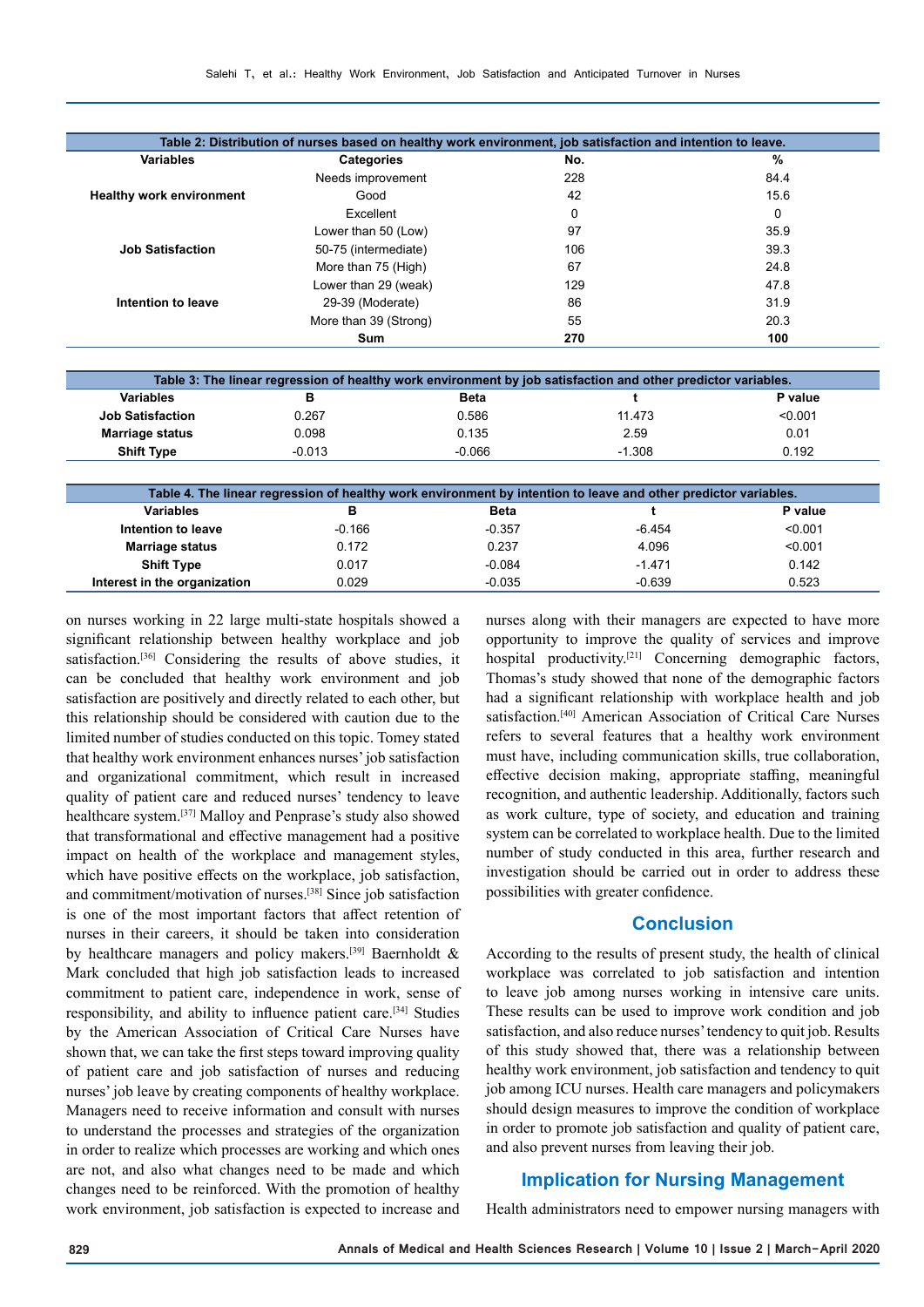skills to implement career development plans as part of hospitals' retention strategies for migrant nurses. Information should also be provided during recruitment campaigns to enable migrant nurses to make informed choices. This study was conducted in 2017 with the financial support of Tehran University of Medical Sciences, with ethical code: IR.TUMS.REC.1395.2840, and the participation of Iran University of Medical Sciences .

#### **Competing Interests**

The authors declare that they have no competing interests.

#### **References**

- 1. Wong FK, Liu H, Wang H, Anderson D, Seib C, Molasiotis A. Global Nursing Issues and Development: Analysis of World Health Organization Documents. J Nurs Scholarsh. 2015;47:574-583.
- 2. Hatamizadeh M, Hosseini M, Bernstein C, Ranjbar H. Health care reform in Iran: Implications for nurses' moral distress, patient rights, satisfaction and turnover intention. J Nurs Manag. 2019;27:396-403.
- 3. Labrague LJ, Gloe DS, McEnroe-Petitte DM, Tsaras K, Colet PC. Factors influencing turnover intention among registered nurses in Samar Philippines. Appl Nurs Res. 2018;39:200-206.
- 4. Buchan J, Twigg D, Dussault G, Duffield C, Stone PW. Policies to sustain the nursing workforce: an international perspective. Int Nurs Rev. 2015;62:162-170.
- 5. Shoorideh FA, Ashktorab T, Yaghmaei F, Alavi Majd H. Relationship between ICU nurses' moral distress with burnout and anticipated turnover. Nurs Ethics. 2015;22:64-76.
- 6. Dai YD, Zhuang WL, Huan TC. Engage or quit? The moderating role of abusive supervision between resilience, intention to leave and work engagement. Tourism Management. 2019;70:69-77.
- 7. Smith JG, Rogowski J, Lake ET. Missed Care Relates to Nurse Job Enjoyment and Intention to Leave in Neonatal Intensive Care. Journal of Nursing Management. 2019.
- 8. De Oliveira DR, Griep RH, Portela LF, Rotenberg LJ. Intention to leave profession, psychosocial environment and self-rated health among registered nurses from large hospitals in Brazil: a cross-sectional study. 2017;17:21.
- 9. Rothmann S, Fouché E. School principal support, and teachers' work engagement and intention to leave: The role of psychological need satisfaction. Psychology of retention: Springer; 2018;137-156.
- 10. Newman K, Maylor U, Chansarkar B. The nurse satisfaction, service quality and nurse retention chain Implications for management of recruitment and retention. Journal of Management in Medicine. 2002;16:271-291.
- 11. Lützén K, Blom T, Ewalds-Kvist B, Winch S. Moral stress, moral climate and moral sensitivity among psychiatric professionals. Nursing Ethics. 2010;17:213-224.
- 12. Hesam M, Asayesh H, Roohi G, Shariati A, Nasiry H, Shouribidgoli A. Assessing the relationship between nurses' quality of work life and their intention to leave the nursing profession. 2012.
- 13. Liu Y, Aungsuroch Y, Yunibhand JJ. Job satisfaction in nursing: a concept analysis study. 2016;63:84-91.
- 14. Chung Yan GA. The nonlinear effects of job complexity and autonomy on job satisfaction, turnover, and psychological well-being. Journal of Occupational Health Psychology. 2010;15:237.
- 15. Vermeir P, Blot S, Degroote S, Vandijck D, Mariman A, Vanacker T, et al. Communication satisfaction and job satisfaction among critical care nurses and their impact on burnout and intention to leave: A questionnaire study. Intensive and Critical Care Nursing. 2018;48:21-27.
- 16. Zaki HNZ. The correlation between interpersonal conflict and jobsatisfaction among intensive care nurses. 2018.
- 17. Mahmoodi H, Ebrahimian A, Soleimani M, Ebadi A, Hafezi s, Feizi F, et al. The Study of Job Motivation Factors in Critical Care Nurses. 2008.
- 18. Schwendimann R, Dhaini S, Ausserhofer D, Engberg S, Zúñiga F. Factors associated with high job satisfaction among care workers in Swiss nursing homes–a cross sectional survey study. BMC nursing. 2016;15:37.
- 19. Emory J, Lee P, Miller MT, Kippenbrock T, Rosen C. Academic nursing administrators' workplace satisfaction and intent to stay. Nursing outlook. 2017;65:77-83.
- 20. Munro CL, Hope AA. Healthy Work Environment: Resolutions for 2020. AACN; 2020.
- 21. AACN. Healthy work environmentassessment tool. 2010.
- 22. Kim LY, Rose DE, Ganz DA, Giannitrapani KF, Yano EM, Rubenstein LV, et al. Elements of the healthy work environment associated with lower primary care nurse burnout. Nursing outlook. 2019.
- 23. Johnson A, Young DA, Hodges T, Seibenhener S, Innes A, McCormick R. Integrating the AACN Standards for Establishing and Sustaining Healthy Work Environments into the academic setting. 2019.
- 24. Sarik DA, Thompson R, Cordo J, Roldan IN, Gonzalez JL. Good for Nurses, Good for Patients:: Creating a Healthy Work Environment in a Pediatric Acute Care Setting. Nurse Leader. 2019.
- 25. AACN. AACN Standards for Establishing and Sustaining Healthy Work Environments 2015.
- 26. Nickelsen NCM. The infrastructure of telecare: implications for nursing tasks and the nurse-doctor relationship. Sociology of health & illness. 2019;41:67-80.
- 27. Almuhsen F, Alkorashy H, Baddar F, Qasim A. Work environment characteristics as perceived by nurses in Saudi Arabia. International Journal of Advanced Nursing Studies. 2017;6:45-55.
- 28. Ritter D. The relationship between healthy work environments and retention of nurses in a hospital setting. J Nurs Manag. 2011;19:27-32.
- 29. Weiss DJ, Dawis RV, England GW. Manual for the Minnesota Satisfaction Questionnaire. Minnesota studies in vocational rehabilitation. 1967.
- 30. Jalili HR, Joolaee S, Rafii F, Hajibabaee F, Haghani H. Relationship between Moral Distress and Job Satisfaction among Nurses of Tehran University of Medical Sciences Hospitals. hayat. 2012;1:42-51.
- 31. Hinshaw AS, Smeltzer CH, Atwood JR. Innovative retention strategies for nursing staff. Journal of Nursing Administration. 1987;17:8-16.
- 32. Liou S-r. The Relationships Between Collectivist Orientation, Perception of Practice Environment, Organizational Commitment, and Intention to Leave Current Job Among Asian Nurses Working in the United States: ProQuest; 2007.
- 33. Hariri G. Correlation between ethical climate and ethical sensitivity of nurses leave intention in hospitals to shahid beheshti University of Medical Sciences. thesis in Msc community health nursing Management. 2011.
- 34. Baernholdt M, Mark BA. The nurse work environment, job satisfaction and turnover rates in rural and urban nursing units. Journal of nursing management. 2009;17:994-1001.
- 35. Wallace S. Relationships among healthy work environments, nurse retention, and nurses' job satisfaction. 2013.
- 36. Wieck KL, Dols J, Landrum P, editors. Retention priorities for the intergenerational nurse workforce. Nursing Forum; 2010.
- 37. Tomey AM. Nursing leadership and management effects work environments. J Nurs Manag. 2009;17:15-25.
- 38. Malloy T, Penprase B. Nursing leadership style and psychosocial work environment. Journal of Nursing Management. 2010;18:715-25.